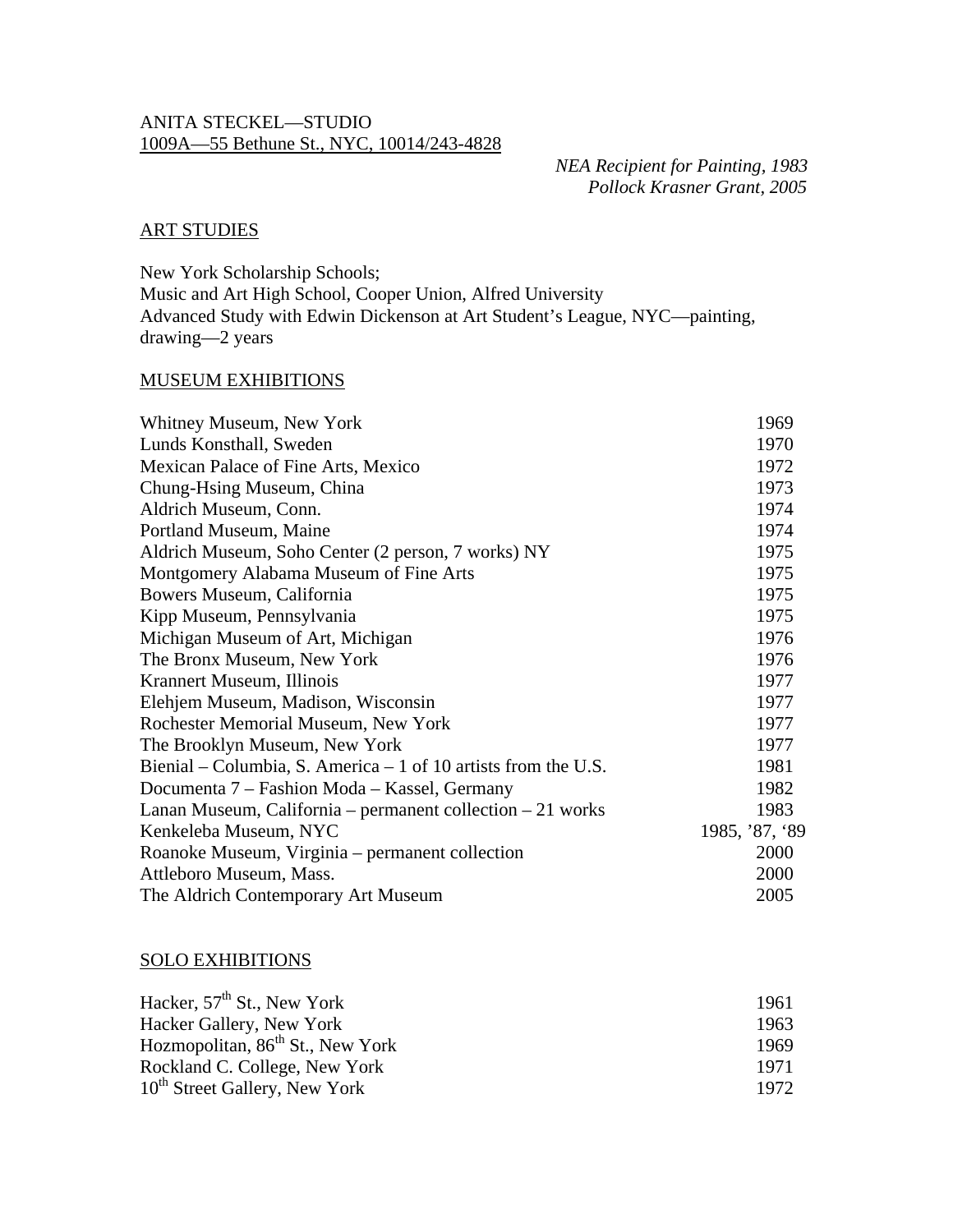| Westbeth Gallery, New York                                       | 1972                          |
|------------------------------------------------------------------|-------------------------------|
| Westbeth Gallery, New York                                       | 1973                          |
| Hansen Gallery, New York                                         | 1977                          |
| Razor Gallery, New York                                          | 1980                          |
| Benson Gallery, Bridgehampton                                    | 1982                          |
| Seawolf-East Hampton                                             | 1983, '85, '86, '87           |
| Art in General, New York                                         | 1984                          |
| Rutgers, New Jersey                                              | 1985                          |
| Gallery 410, New York                                            | 1988                          |
| Kingsboro College, New York                                      | 1988                          |
| Kenkeleba Gallery, New York                                      | 1991                          |
| PDG Gallery, NYC                                                 | 1996, '98                     |
| Mitchell Algus Gallery, NYC                                      | 2001, 2006                    |
| <b>COLLEGE &amp; GROUP EXHIBITIONS</b>                           |                               |
| <b>School of Visual Arts</b>                                     | 1965                          |
| <b>School of Visual Arts</b>                                     | 1967                          |
| <b>School of Visual Arts</b>                                     | 1968                          |
| Tibor De Nagy, Selected by John Cage                             | 1971, '72                     |
| Sarah Lawrence College                                           | 1973                          |
| <b>NYU</b>                                                       | 1973                          |
| The New School                                                   | 1974                          |
| Hobart & William Smith                                           | 1974                          |
| <b>SUNY</b>                                                      | 1974                          |
| Alfred                                                           | 1974                          |
| St. Thomas Aquinas                                               | 1974                          |
| Sparkill                                                         | 1975                          |
| U. of Pennsylvania                                               | 1975                          |
| U. of Michigan                                                   | 1975                          |
| U. of Illinois                                                   | 1975                          |
| St. Peter's College                                              | 1976                          |
| Prince St. Invitational                                          | 1976                          |
| <b>AIR</b> Invitational                                          | 1976                          |
| <b>Buecker 40 Years of American Collage</b>                      | 1976                          |
| <b>Lincoln Center</b>                                            | 1977                          |
| McGraw Hill                                                      | 1978                          |
| World Trade Center                                               | 1978                          |
| Women's Interest Center, The Women's Building, etc.              |                               |
| Alex Rosenberg $-57th$ Street                                    | 1978, '79, '80, '81, '82, '84 |
| Self Portraits - Curated by Ellen Lubell (Art in America critic) | 1982                          |
| <b>ABC No Rio</b>                                                | 1982, '83, '84, '85           |
| Group Material                                                   | 1983, '84, '85                |
| <b>Fashion Moda</b>                                              | 1983, '84, '85                |
| Collab                                                           | 1983, '84, '85                |
| Quando                                                           | 1984                          |